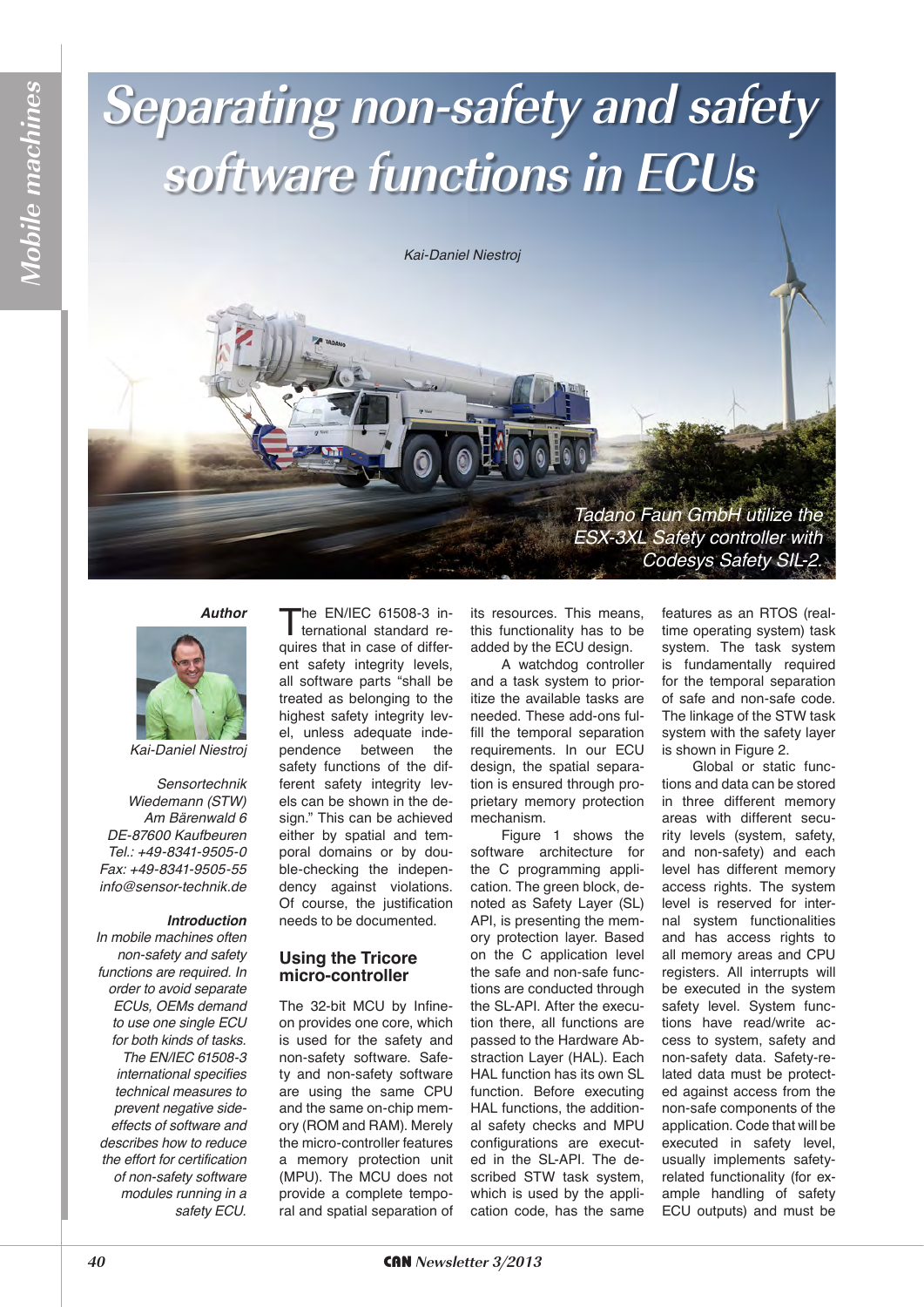

*Figure 1: Software architecture*

verified and documented according to the required safety standards. This level will have read access to all memory areas and write access to protected and non-safe data. System data cannot be accessed from this level.

The non-safety level has access to application data that is not used for safety-related functionalities. Code executed in this level has no write access to safety and system data. Therefore it can be changed without affecting safety-related functionality.

The task system differs two types of mechanism, safe tasks and non-safe tasks. Managing different code classes and granting write permissions are the key properties. The task system also administrates available memory. Task stack and static data of safety relevant tasks are write-protected; this is achieved by means of the on-chip MPU.

Safety requirements have to be taken into consideration for the configuration of the ECU hardware. For

example, an output defined as safe, shall be only accessed by safety functions. The safety layer features the following behavior:

- ◆ SL-API is an additional software layer, which is simply placed on top of the HAL;
- ◆ SL-API is directly coupled to the STW task system and uses the MPU of the Tricore CPU to refuse writing on global data, if the executed function does not have the required write permission for the task;
- ◆ SL-API allows the application to interact between safety and non-safety functionalities.

The SL-API was needed for the Codesys Safety SIL-2 runtime system (RTS) for the ESX-3XL modular Safety controller.

# **Using Codesys Safety SIL-2**

Codesys by 3S is a software platform especially designed to fulfill different requirements of industrial automation projects. The IEC 61131-3



*Figure 2: Interaction of memory protection and STW task system*

**CARY and PREEMPT\_RT Linux** 

the stable and reliable real-time platform for embedded & distributed systems

# **CAN | CANOPEA | J1939**

# **DACHS®**

**Distributed Automation Control System** 

# Standard DACHS<sup>®</sup> products for CAN

- CAN Layer2, CANopen, and J1939 in real-time
- high performance drivers and APIs
- CANopen stack with sources
- IEC 61131-3 / IEC 61499 programming
- DACHSVIEW++ with C/C++ JIT Compiler



supported boards: PC/104, PC/104-Plus, PCI, PCIe, ISA, SoCs

supported CAN controllers: SJA 1000, i82527 or Bosch CC770, msCAN, HECC, TouCAN, etc. for x86, PPC, ARM9, etc.

**OEM solutions and adaption for OEM platforms** 



DACHS® Product Suite, support worldwide, consulting & engineering DACHS and the DACHS logo are registered trademarks of Steinhoff A. All other trademarks belong to their respected owners.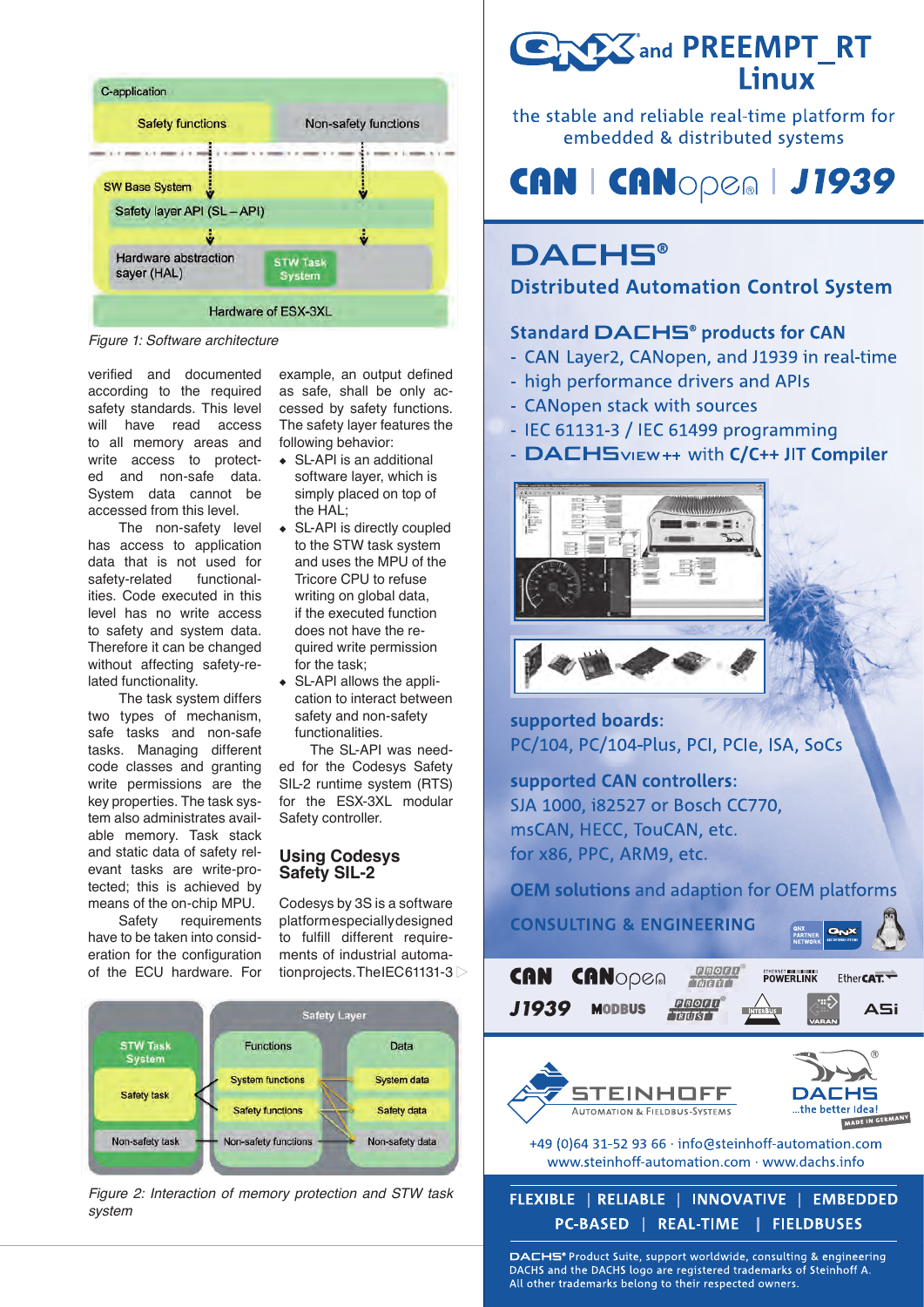

Figure 3: System architecture of the Codesys Safety RTS

### **Links** www.3s-software.com



*www.infineon.com*



*www.plcopen.org*



*www.sensor-technik.de*



development system is the heart of Codesys software approach. It offers integrated, user-friendly solutions to support development tasks. In Codesys several PLC programming languages are available. In accordance to the relevant standards EN 62061 and EN13849, the languages can be divided into two categories:

- ◆ LVL (low variability
- language) - Function block
- diagram (FBD)
- Ladder diagram (LD)
- ◆ FVL (full variability language
- Instruction list (IL)
- Sequential function
- chart (SCF) Structured text (ST)
- Codesys Safety SIL-2

is based on Codesys version 3. The system architecture of Codesys RTS is shown in Figure 3. The SW Base System is the lowest software layer in the RTS. Above the SW Base System the STW Shell is placed. The Codesys Safety SIL-2 Core (PLC core) is embedded into the STW Shell. The STW Shell provides the interface between the PLC core, the SW Base System, and the PLC application program (IEC Application). Safety and functional requirements of the SW Base System and the PLC core are considered in the STW Shell. The Codesys RTS specific requirements are all implemented in the STW Shell. The entire PLC application program has to be developed according to the harmonized safety standards.

In accordance with the PLCopen (nonprofit trade organization for IEC 61131) guidelines the safety-related applications can be subdivided into three levels:

- ◆ Basic level
- ◆ Extended level
- System level

When implementing PLC application software in basic or extended level, only graphic languages (LVL) are allowed including the FBD and LD languages. Non-graphical languages (FVL) are not qualified (for details see EN/IEC 62061 chapter 3.2.49). However, if suitable coding guidelines are applied, almost any programming language can be used for the basic or the extended level. Such coding guidelines have to be approved by safety assessment. If the coding guidelines are approved, certification can take place in accordance with EN/IEC 62061.

In the basic and the extended level the user has to consider linking restrictions, and as an additional requirement only pre-certified modules are allowed. The extended level is usually used for the preparation of pre-certified function libraries. The advantage of both levels is that tests only according to EN/IEC 62061 are required. The system level allows the use of FVL and especially ST languages.



*Figure 4: Program structure*



*Figure 5: Data flow example*